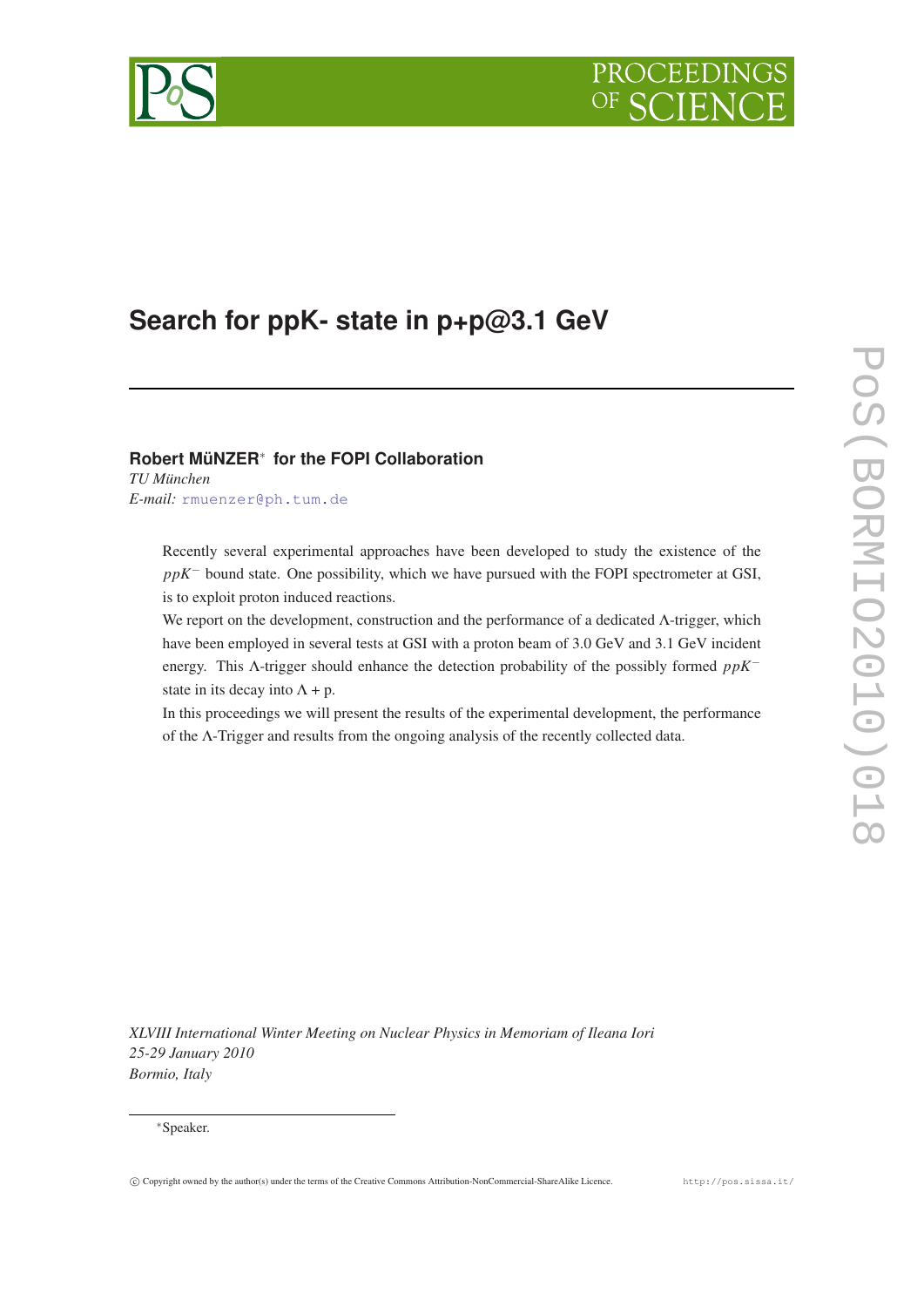#### 1. Introduction

In the last years an extensively discussion has been carried out about the possible existence of kaonic nuclear states. Based on the assumption that the the  $\Lambda(1405)$  is molecular state with a strong  $K^- p$  component, the prediction was made, the by adding further nucleons to this system, kaonic bound states could be produced. The lightest candidate then would be the *ppK*<sup>−</sup> bound state, with a predicted mass of M=2322 MeV/ $c^2$ , a binding energy of  $B_{ppK^-} = 48MeV$  and a width of  $\Gamma = 61$ MeV [\[1,](#page-0-0) [2](#page-0-0)], assumming an empirical *p*−*K* <sup>−</sup> Potential.

Different theoretical calculation, based on a SU(3)-Langrangian Ansatz, predicts a smaller binding energy ( $B_{ppK^-}$  = 20 MeV) and a similar width ( $\Gamma \sim 40 - 70$  MeV) [[4\]](#page-0-0). Recent results from the DISTO collaboration have given the indication for the existence of that *ppK*<sup>−</sup> [[5](#page-0-0)]. Further the hypothesis has been put forward, that this state is suggested to be populated quite favorably in a  $p + p \rightarrow ppK^- + K^+$  reaction due to the large momentum transfer and the small impact parameter of the reaction (s. figure 1).

In order to reduce the background we have planed to do a fully exclusive measurement of the reaction  $p + p \to ppK^- + K^+ \to [\Lambda + p] + K^+ \to [[\pi^- + p] + p] + K^+$ , to search for the  $ppK^-$  in the  $K^+$ -missing-mass spectrum and the  $\Lambda p$ -invariant-mass spectrum.



Figure 1: Theoretical calculation of the production crosssection of *ppK*<sup>−</sup> in p+p reactions with an incident energy of 4.0 GeV for different rms-radii of the *ppK*−. The production of a bound state is favored against the quasi free production of  $\Lambda^*$  p ([[1,](#page-0-0) [2\]](#page-0-0)).

#### 2. The p+p Experiment with FOPI at GSI

For the exclusive measurements of the *ppK*<sup>−</sup> a detector with a high geometrical acceptance at a facility, which is able to produce a proton beam up to 3.5 GeV is necessary. These conditions are forfilled at the FOPI Spectrometer at the SIS18 at the GSI. This spectrometer cover an angular acceptance from about  $5^\circ$  to  $113^\circ$  in the polar angle and nearly  $360^\circ$  in the azimuthal angle. Figure [2](#page-2-0) shows the FOPI spectrometer. It consists of two drift chambers, the Helitron for lower and the CDC for higher polar angles (yellow). The CDC is surrounded by a scintillator(blue) and a RPC(white) time of flight barrel. All these detector are located inside a 0.6 Tesla solenoid magnetic field. The PLAWA, which measures the time of flight at small polar angles, completes the FOPI spectrometer.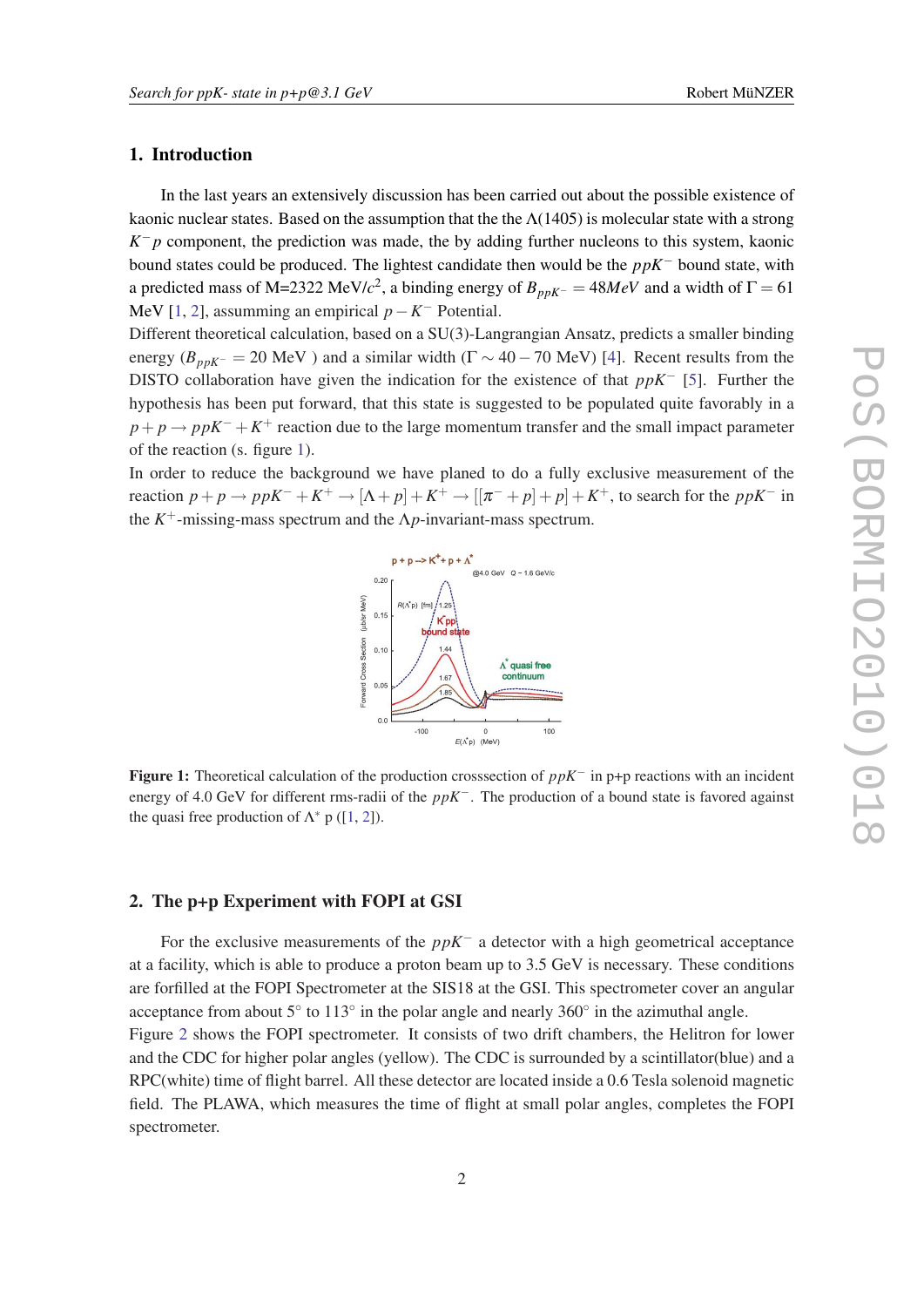<span id="page-2-0"></span>

Figure 2: The FOPI spectrometer. The driftchambers CDC and Helitron and the time of flight detector scintillator and RPC barrel are surrounded by a solenoid magnet. Behind the magnet is the PLAWA time of flight detector located.

Recent heavy ion experiments at FOPI had shown, that with the RPC detectors it is possible to determine the time of flight with a resolution of 115 ps, which allows kaon identification up to an momentum of 1 GeV/c. Figure 3 show the momentum times charge versus velocity - recorded with Ni+Ni (1,93 AGeV) - for RPC (right) in comparison to the old Barrel detectors (left), where  $K^+$ could be separated from protons and pions up to a momentum of about 0.5 GeV/cf.

Due to the fact, that the FOPI spectrometer was build for heavy ion experiments, some additional



Figure 3: Momentum times charge vs. velocity - recorded with Ni+Ni (1.93 AGeV) - of Barrel (left) and RPC(right). With the scintillator barrel Kaon separation is possible up to a momentum of  $0.5 \text{ GeV/c}$ , with the RPC up to 1 GeV/c

detectors had to be build to run a proton on proton reaction. The beamline had to be upgraded with a new start and a veto detector to fit to the beam constraints.

Furthermore a detector (SiΛViO : Silicon for Λ-Vertexing and Identification Online) near the target was necessary for two reasons: On the one side as a trigger detector for events, containing a Λ particle. Figure [4](#page-3-0) shows the schematic drawing of SiΛViO with typical p*K* <sup>+</sup> Λ event. The trigger detector consist of two layers of segmented silicon detector, which distance to the target was choosen in that way, that around 60% of the produced  $\Lambda$  particles are decaying in between the the first and the second layer. Since the  $\Lambda$  hyperon is chargeless, it does not make a signal in the first layer. The decay particles from its charged decay - proton and pion - are creating a signal in the second layer. The resulting hit multiplicity difference is used to create a trigger signal.

On the other side SiΛViO should improve the tracking for particles which are emitted to small polar angles. Since the second layer of SiΛViO consists of double sided silicon strip detectors a hit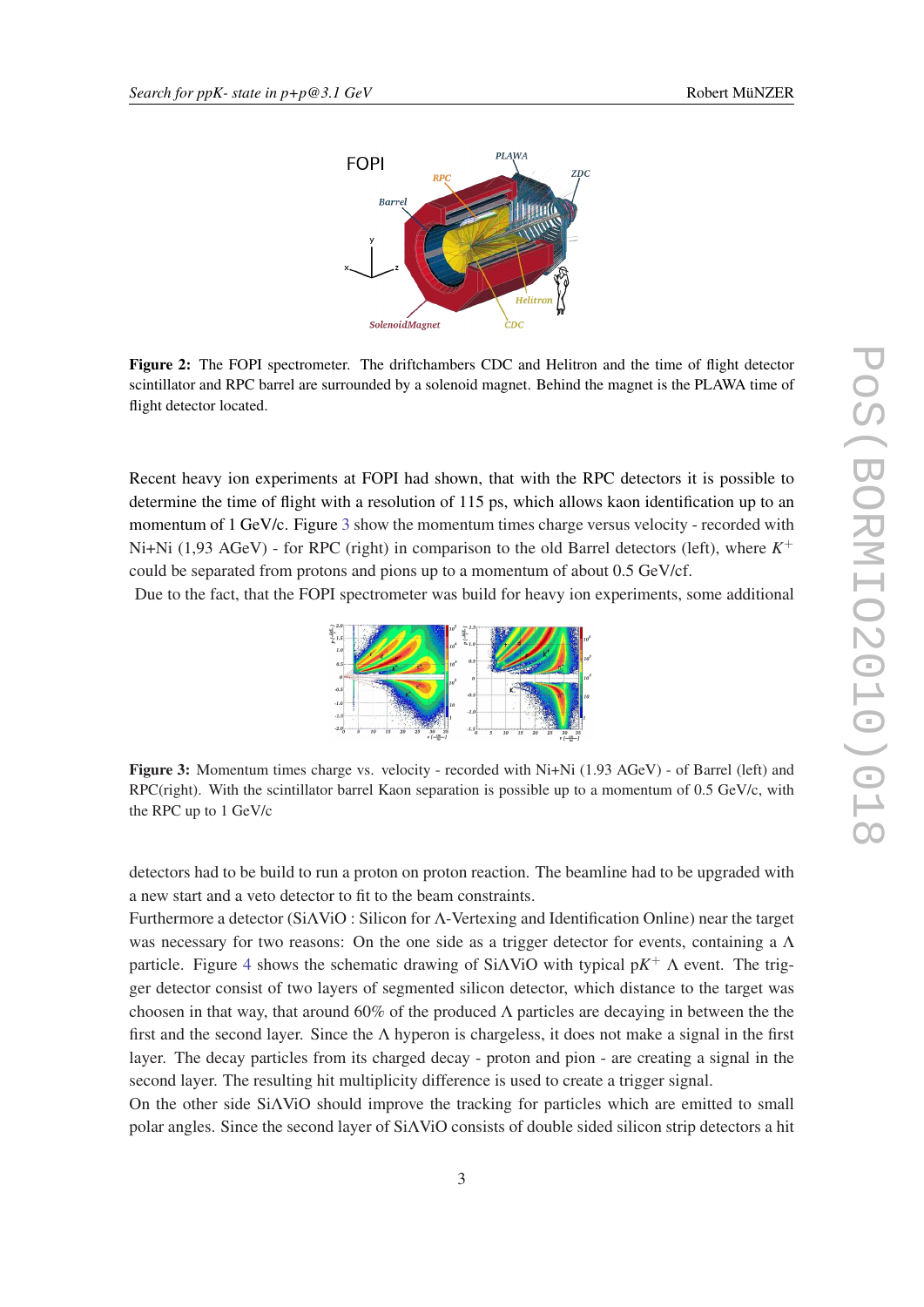<span id="page-3-0"></span>point is determined. By refitting the tracks, measured by the forward detector Helitron and Plawa, with this hit point the resolution of the momentum and the secondary vertex resolution should be improved.



**Figure 4:** Schematic view of SiAViO with a typical  $pK^+\Lambda$ . The neutral  $\Lambda$  hyperon does not created a signal in the first layer. The decay particles p and  $\pi$  create signal in the second layer, which leads to a higher hit multiplicity in the second layer.

#### 3. Acceptance Simulations

Before we run the main experiment, we had to simulate the event and background acceptance of the different trigger levels.

As trigger condition for the first level trigger (LVL1) at least one particle hit in the PLAWA (forward) and at least one particle in the scintillator or the RPC Barrel (backward) was required.

The second level trigger condition (LVL2) was, in addition to the LVL1 trigger condition, the trigger signal created by SiΛViO, which required at least one hit in the first layer and at least two hits in the second layer.

For these two trigger conditions we simulated the total event acceptance for the signal channel (p+p  $\rightarrow$  p + K<sup>+</sup> +  $\Lambda$ ) and for the background (p + p  $\rightarrow$  X), which was simulated by UrQMD. Table 1 shows the different acceptance values and the LVL1 to LVL2 reduction. From these numbers we could deduce a higher background suppression created by SiΛViO and an enrichment of p*K* <sup>+</sup>Λ events of about a factor 4.8.

|                                                            |       |           | LVL1   LVL2   LVL1 $\rightarrow$ LVL2 |
|------------------------------------------------------------|-------|-----------|---------------------------------------|
| Signal (p+p $\rightarrow$ p + K <sup>+</sup> + $\Lambda$ ) | 39%   | $ 6.78\%$ | 1/5.8                                 |
| Background $(p + p \rightarrow X)$                         | 28.4% | $1.4\%$   | 1/20.3                                |

**Table 1:** Total event acceptance of signal  $(p+p \rightarrow p + K^+ + \Lambda)$  and background  $(p+p \rightarrow X)$ 

#### 4. First Results from the Beam time

In August 2009 we had 14 days of production experiment. At this experiment we had a proton beam with an intensity of 1 MHz and a liquid hydrogen target with a length of 2 cm. During this beam time we recorded around 80 million LVL2 trigger events and around 50 million